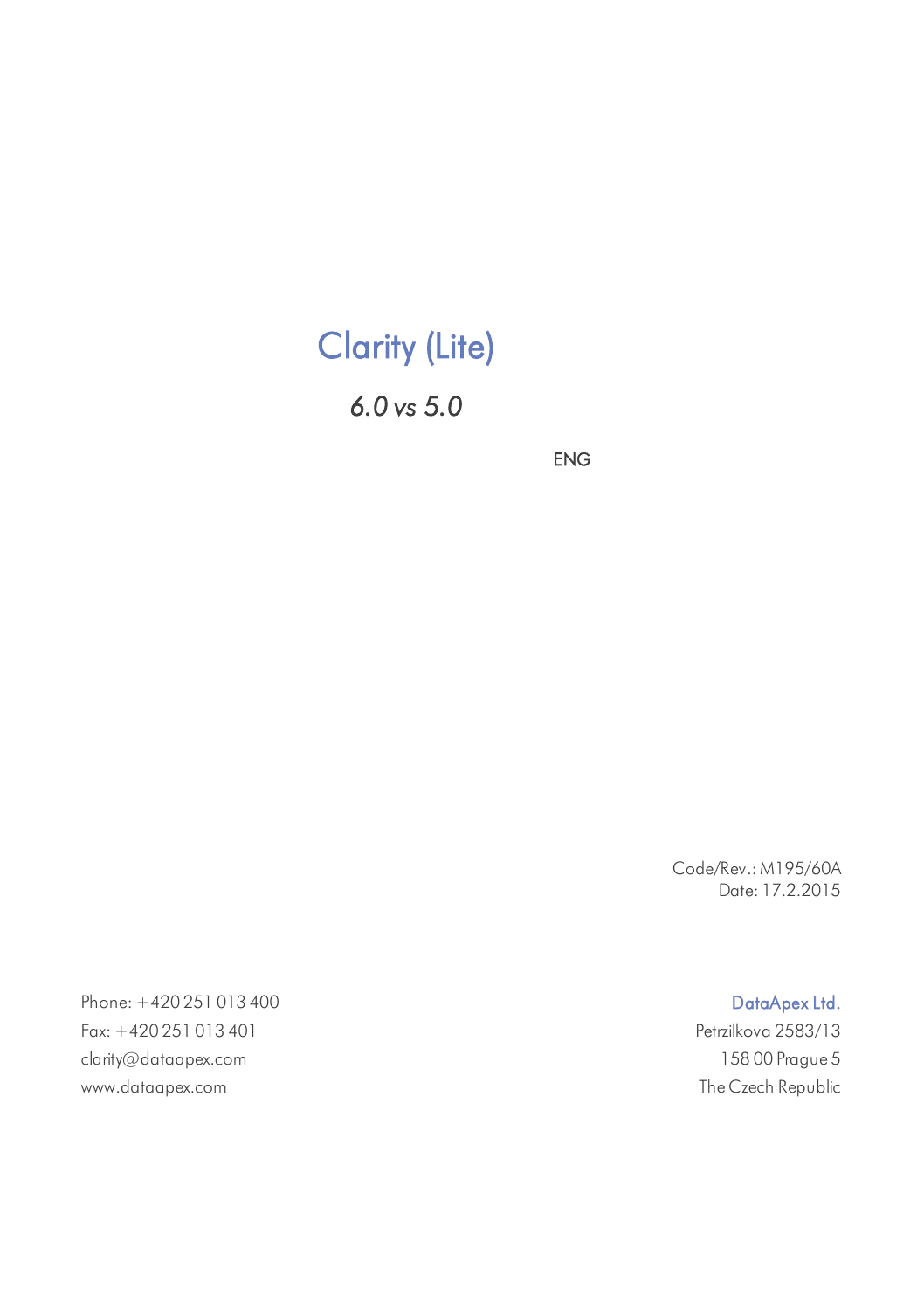Sections of the manual connected only to the Clarity Full version are marked with the VELL WELL OCO.

Clarity $^\circledR$  , DataApex $^\circledR$  and  $\blacktriangle\hspace{-0.1cm}R^\circledR$  are trademarks of DataApex Ltd. Microsoft  $^\circledR$  and Windows  $^{\mathsf{TM}}$  are trademarks of Microsoft Corporation.

*DataApex reserves the right to make changes to manuals without prior notice. Updated manuals can be downloaded from www.dataapex.com.*

Author: MP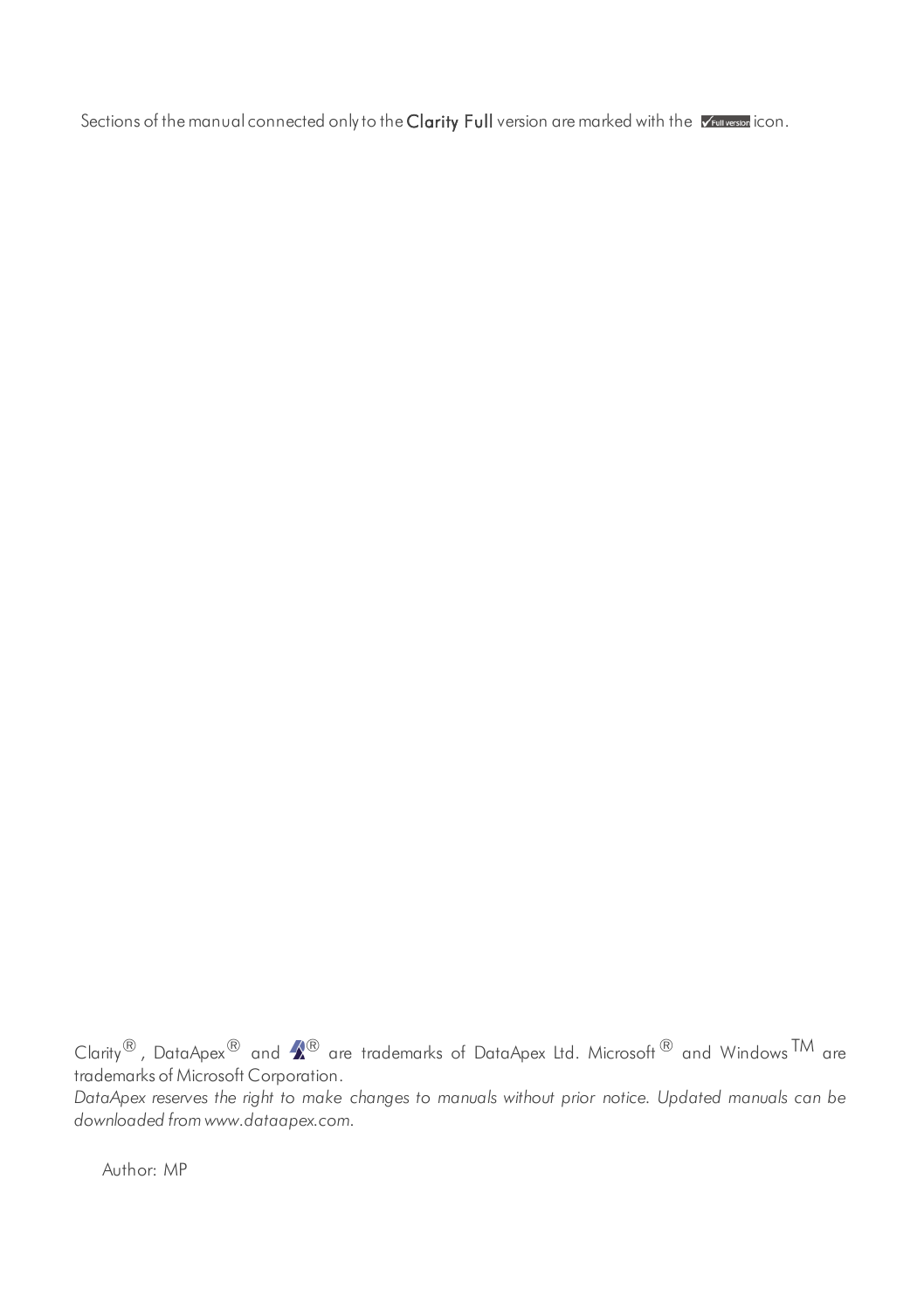# **Contents**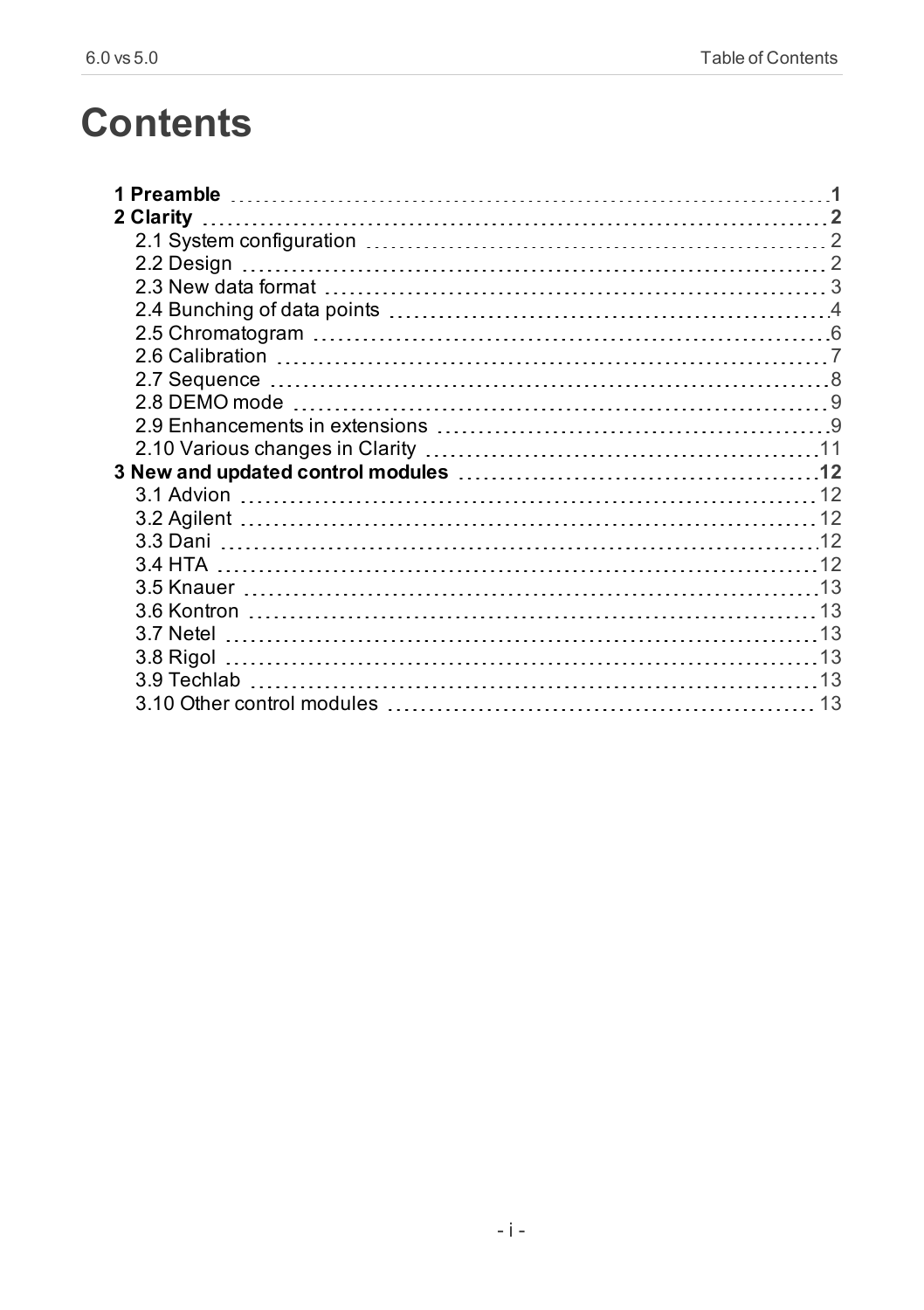To facilitate the orientation in the 6.0 vs 5.0 manual and Clarity chromatography station, different fonts are used throughout the manual. Meanings of these fonts are:

[Instrument](ms-its:Clarity.chm::/Help/020-instrument/020.000-instrument/020-instrument.htm) (blue text) marks the name of the window, to which the text refers.

*Open File* (italics) describes the commands and names of fields in **Clarity**, parameters that can be entered into themor a window or dialog name (when you already are in the topic describing thewindow).

WORK1 (capitals) indicates the name of the file and/or directory.

*ACTIVE* (capital italics) marks the state of the station or its part.

The bold text is sometimes also used for important parts of the text and the name of the Clarity station. Moreover, there are text sections written in format otherthan normal text. These sections are formatted as follows:

*Note:* Notifies the reader of possibly interesting information. *Caution:* Warns the user of possibly dangerous or very important information.

#### **▌ Marks the problem statement or trouble question.**

*Description:* Presents any closer information on the problem, describes its causes etc. *Solution:* Marks the response to the question, presents a procedure how to remove it.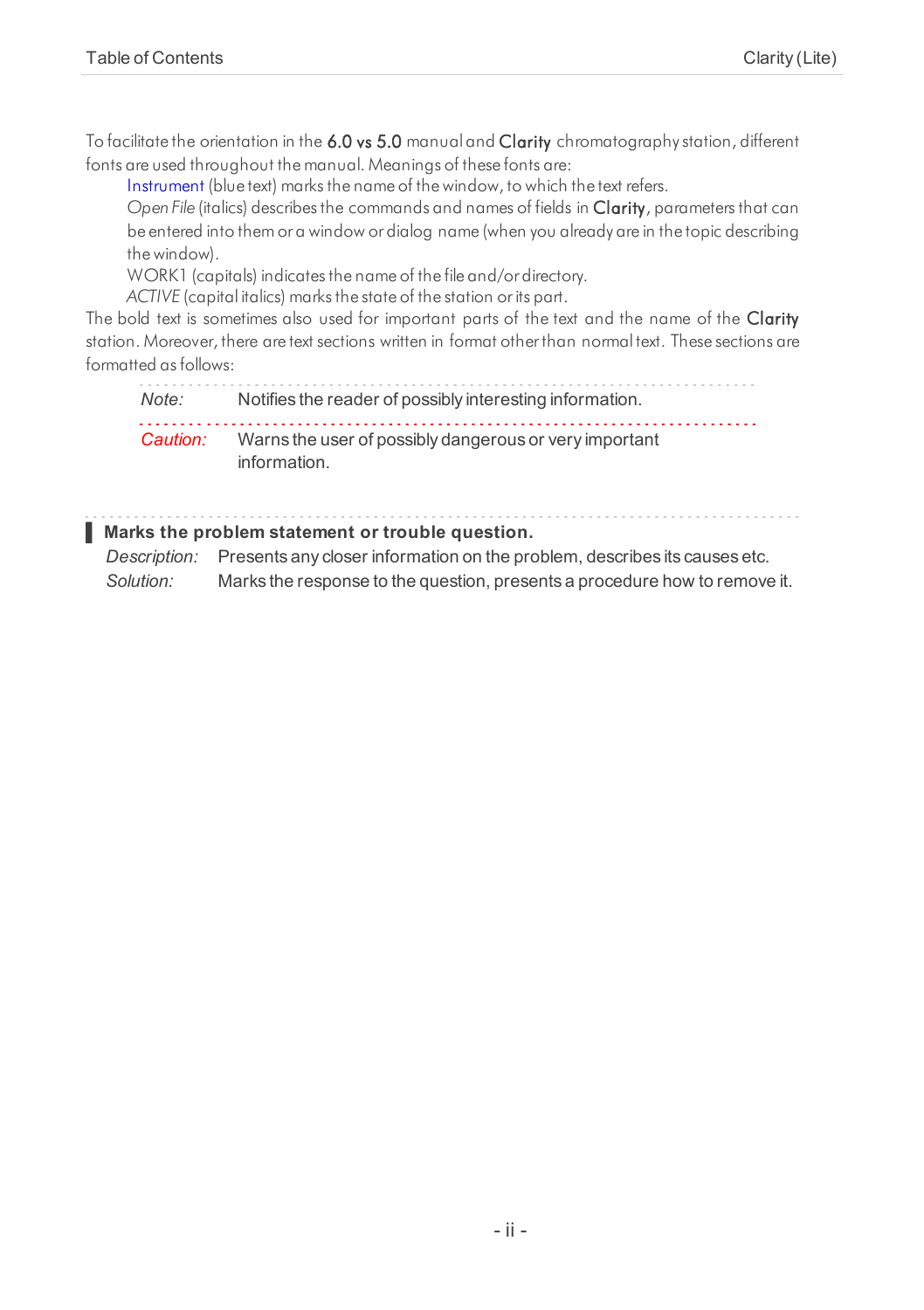# <span id="page-4-0"></span>**1 Preamble**

This document will guide you through the news and improvements in the **Clarity** Chromatography Station version **6.0**. The most interesting features of version **6.0** include:

- Major design changes changeable skin.
- Sequence table new design of status column and possibility to open chromatograms directly from the sequence.
- Modified behavior of some operations in calibration and redesigned window for manual calibration/recalibration.
- Modified Instrument type selection.
- **.** Various **Clarity** improvements and bug fixes.
- New and updated control modules.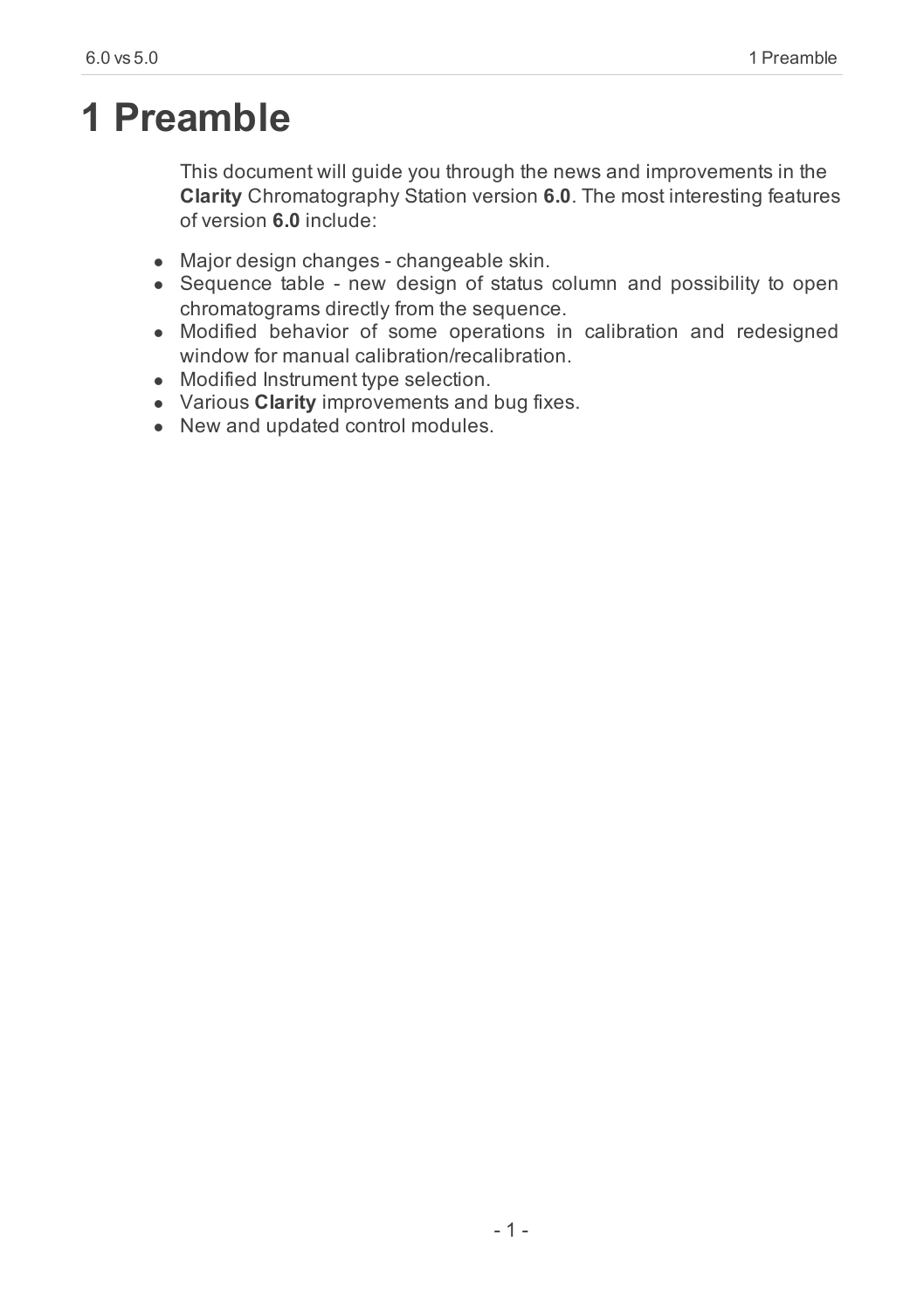# <span id="page-5-0"></span>**2 Clarity**

# <span id="page-5-1"></span>**2.1 System configuration**

Instrument type selection was changed to dialog window which is more convenient and user can precisely see what options are available with current license.

| <b>Instrument Type Setting</b> | $\overline{\mathbf{x}}$ |
|--------------------------------|-------------------------|
| Type                           | Options                 |
| $\odot$ GC                     | $\nabla$ MS             |
| $\odot$ LC                     | $V$ ToF                 |
| $\odot$ CE                     |                         |
| C GPC                          | DHA                     |
| <b>OEA</b>                     | <b>NGA</b>              |
| C GC-GC                        | PDA                     |
|                                |                         |
|                                |                         |
|                                | Cancel                  |
|                                | OK                      |

*Fig 1:* Instrument Type Setting *dialog*

Instrument type options which are not allowed by the license or which are not technically possible are grayed out.

# <span id="page-5-2"></span>**2.2 Design**

Clarity underwent a major design changes for toolbars, table headers and menu. All windows are now more user friendly and transparent.



*Fig 2: Clarity main window*

- New sleek and modern design.
- Large number of customizable elements.
- No need to restart Clarity to apply changes. Right mouse click in any toolbar or menu and choose *Customize*, on the Application Look tab choose desired look and click on the *Change Look* button to apply changes.
- Each user can customize it according to his/her preferences.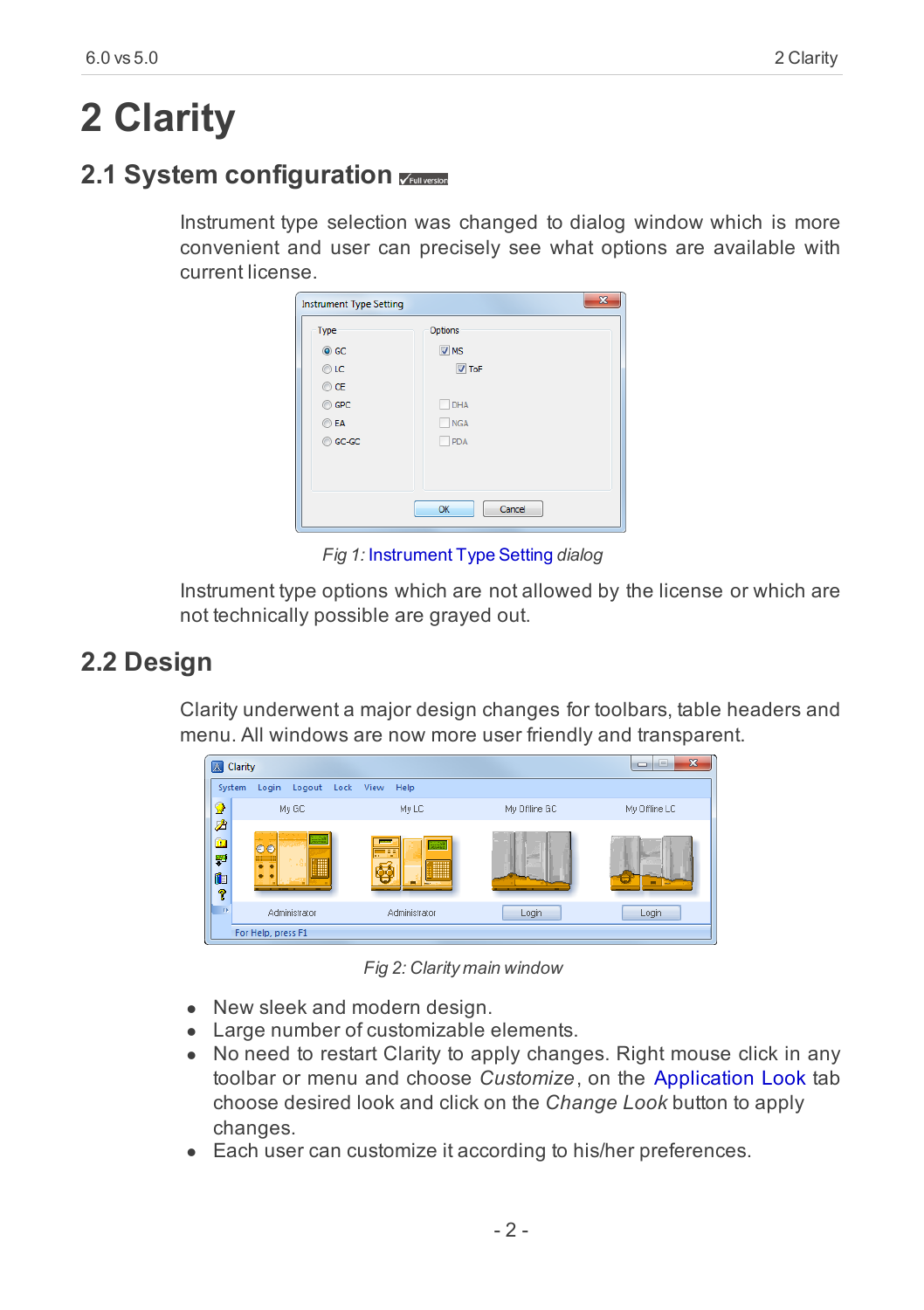| Customize                                                                              | $\Sigma$ |
|----------------------------------------------------------------------------------------|----------|
| Application Look Options<br>Commands   Toolbars   Menu                                 |          |
| Windows 2000<br><b>Windows XP</b><br>Windows <sub>7</sub><br>Office XP                 |          |
| Office 2003<br>Office 2007 - Luna Blue<br>Office 2007 - Obsidian Black                 |          |
| Office 2007 - Silver<br>Office 2007 - Agua<br>Visual Studio 2005<br>Visual Studio 2008 |          |
| <b>Change Look</b>                                                                     |          |
|                                                                                        |          |
|                                                                                        | Close    |

*Fig 3: Default look*

# <span id="page-6-0"></span>**2.3 New data format**

New chromatogram data format to enable processing of larger data ranges.

Note, due to the new chromatogram data format, the chromatogram files are not backward compatible with version 5.0.5 and earlier. Older chromatograms will be automatically converted. It is possible to save the new chromatograms to old format, however some rounding errors might be introduced.

- If a chromatogram was measured with old version of Clarity (prior to 6.0) it contains only old data format.
- $\bullet$  If a chromatogram was measured with new version of Clarity (6.0) it contains only new data format.
- $\bullet$  If a chromatogram was measured with old version of Clarity (prior to 6.0), opened and saved with the new version, it contains the old as well as the new data format. Old data and their respective calculations can be accessed via respective *Method* selection in the Open Chromatogram dialog. Choose desired calculation which is defined by integration algorithm (e.g. IA: 5.0 matches Clarity version 5.0 and so on), see **[Fig](#page-7-1) 4** on pg **4**.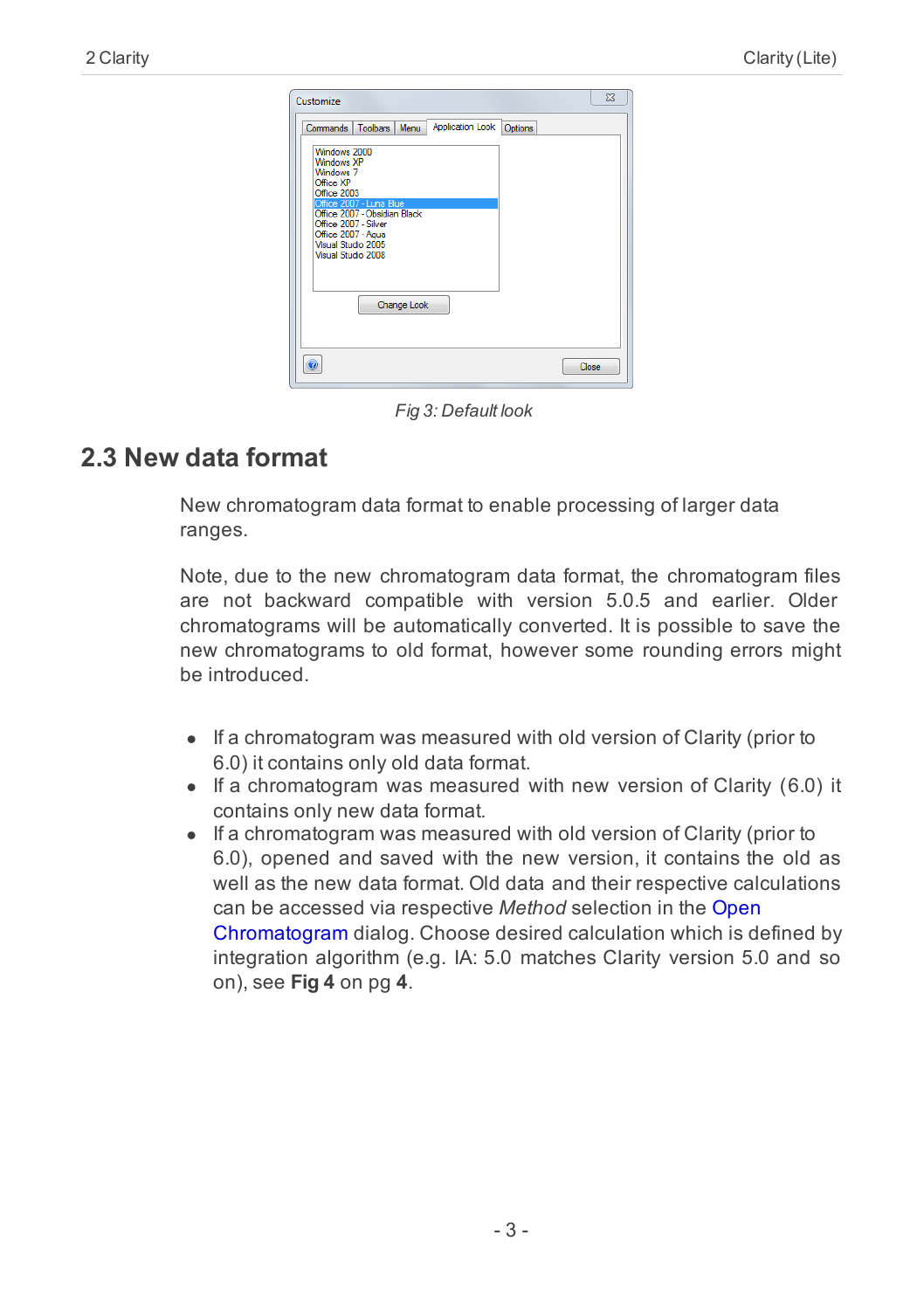|                        | Open Chromatogram - C:\Clarity 6\DEMO1\Data                                                    |             |                          |              |          |                            |                 |              | $\mathbf{x}$ |  |  |
|------------------------|------------------------------------------------------------------------------------------------|-------------|--------------------------|--------------|----------|----------------------------|-----------------|--------------|--------------|--|--|
| Look In:               | Data                                                                                           |             | $\overline{\phantom{0}}$ |              |          |                            |                 |              |              |  |  |
| Name<br>$\lambda$      |                                                                                                | <b>Size</b> | Type                     |              |          | Created                    | Last Change     |              |              |  |  |
| 2506MULTT.PRM          |                                                                                                | 593 kB      |                          | PRM Chromato |          | 18.6.2014 12:22            | 18.6.2014 12:22 |              |              |  |  |
| <b>EXAMPLE, PRM</b>    |                                                                                                | 300 kB      |                          | PRM Chromato |          | 18.6.2014 12:22            | 18.6.2014 12:22 |              |              |  |  |
|                        | Instrument 1 - 3.2.2015 10 49                                                                  | 451 kB      |                          | PRM Chromato |          | 3.2.2015 10:51             | 4.2.2015 12:36  |              |              |  |  |
| PERS01.PRM             |                                                                                                | 339 kB      |                          | PRM Chromato |          | 18.6.2014 12:22            | 3.2.2015 10:51  |              |              |  |  |
| PFRS02.PRM             |                                                                                                | 138 kB      |                          | PRM Chromato |          | 18.6.2014 12:22            | 18.6.2014 12:22 |              | Ξ            |  |  |
| Sample Vial 6-1.prm    |                                                                                                | 76 kB       |                          | PRM Chromato |          | 18.6.2014 12:22            | 18.6.2014 12:22 |              |              |  |  |
| Sample Vial 6-2.prm    |                                                                                                | 76 kB       |                          | PRM Chromato |          | 18.6.2014 12:22            | 18.6.2014 12:22 |              |              |  |  |
| Sample_Vial_7-1.prm    |                                                                                                | 75 kB       |                          | PRM Chromato |          | 18.6.2014 12:22            | 18.6.2014 12:22 |              |              |  |  |
| Sample Vial 7-2.prm    |                                                                                                | 75 kB       |                          | PRM Chromato |          | 18.6.2014 12:22            | 18.6.2014 12:22 |              |              |  |  |
| Sample Vial 8-1.prm    |                                                                                                | 76 kB       |                          | PRM Chromato |          | 18.6.2014 12:22            | 18.6.2014 12:22 |              |              |  |  |
| Sample Vial 8-2.prm    |                                                                                                | 77 kB       |                          | PRM Chromato |          | 18.6.2014 12:22            | 18.6.2014 12:22 |              |              |  |  |
| Sample Vial 9-1 pm     |                                                                                                | 76 kB       | Ш                        | PRM Chromato |          | 18.6.2014 12:22            | 18.6.2014 12:22 |              | r            |  |  |
|                        |                                                                                                |             |                          |              |          |                            |                 |              |              |  |  |
| <b>File Name</b>       | PERSO1.PRM                                                                                     |             |                          |              | Signals: |                            |                 | OK           |              |  |  |
|                        |                                                                                                |             |                          |              |          | Signal 1                   |                 |              |              |  |  |
| <b>File Type</b>       | Chromatogram files (*.prm)                                                                     |             |                          |              |          |                            |                 | Cancel       |              |  |  |
|                        |                                                                                                |             |                          |              |          |                            |                 |              |              |  |  |
| Method                 | 3.2.2015 10:51:40 Recent (Linked Calibratic                                                    |             |                          |              |          |                            |                 | Overlay Mode |              |  |  |
| Analyst:<br>Da         | 3.2.2015 10:51:40 Recent (Linked Calibration)<br>3.2.2015 10:51:40 Recent (Stored Calibration) |             |                          |              |          | Da d                       |                 |              |              |  |  |
| SampleID:              | Mr 28.5.2013 16:20:02, IA: 5.0 (Stored Calibration)                                            |             |                          |              |          |                            |                 |              |              |  |  |
| Sample:                | DE 30.10.2007 8:19:26, IA: 3.0 or older (Stored Calibration)                                   |             |                          |              |          | $z \leftrightarrow \infty$ |                 |              |              |  |  |
| Current State:         | <b>Not Signed</b>                                                                              |             |                          |              |          | Has PDA Data: No           |                 |              |              |  |  |
| <b>GLP Mode</b><br>Off |                                                                                                |             |                          | GCxGC:       |          | No                         |                 |              |              |  |  |
|                        |                                                                                                |             |                          |              |          |                            |                 |              |              |  |  |
|                        |                                                                                                |             |                          |              |          |                            |                 |              |              |  |  |
|                        |                                                                                                |             |                          |              |          |                            |                 |              |              |  |  |

*Fig 4:* Open Chromatogam *with selected Method*

### <span id="page-7-1"></span><span id="page-7-0"></span>**2.4 Bunching of data points**

Bunching of data points is now separated from the *Peak Width* parameter. Bunching indicates the number of data points to be averaged. Default value for new methods is set to 1; valid range is between *1-250*.

When *Global Filter - Bunching* is set to *250*, it means that each *250* measured points will be averaged to a single point. Course of the signal will be inevitably changed.

*Global Filter - Bunching* is accessible either in the Method Setup dialog or Chromatogram window, *Integration* tab, in the Integration table.

#### **Compatibility with previous versions of Clarity:**

In methods or chromatograms stored in previous versions of Clarity, *Global Filter - Bunching* is automatically set to the value according to the *Global Peak Width* to provide 30 data points per the *Peak Width Interval*.

*Note:* To see the difference caused by the *Bunching*, right mouse click in the graph - *Properties* - *Graph* tab - check the *Show Data Points* option.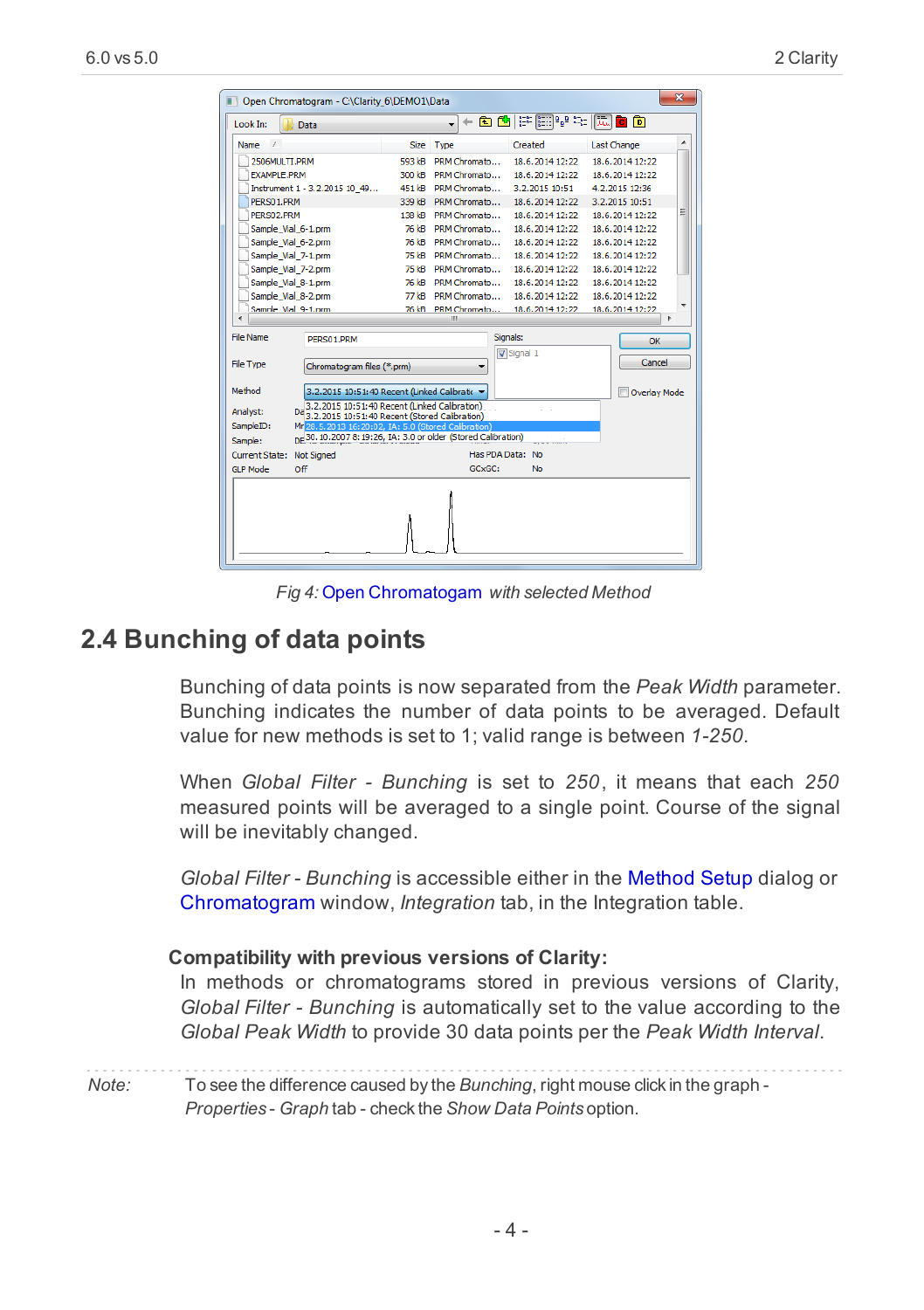





*Fig 6:* Chromatogam *-GlobalFilter - Bunching set to 20*

**Fig 5** and **Fig 6** demonstrate the effect of *Bunching*.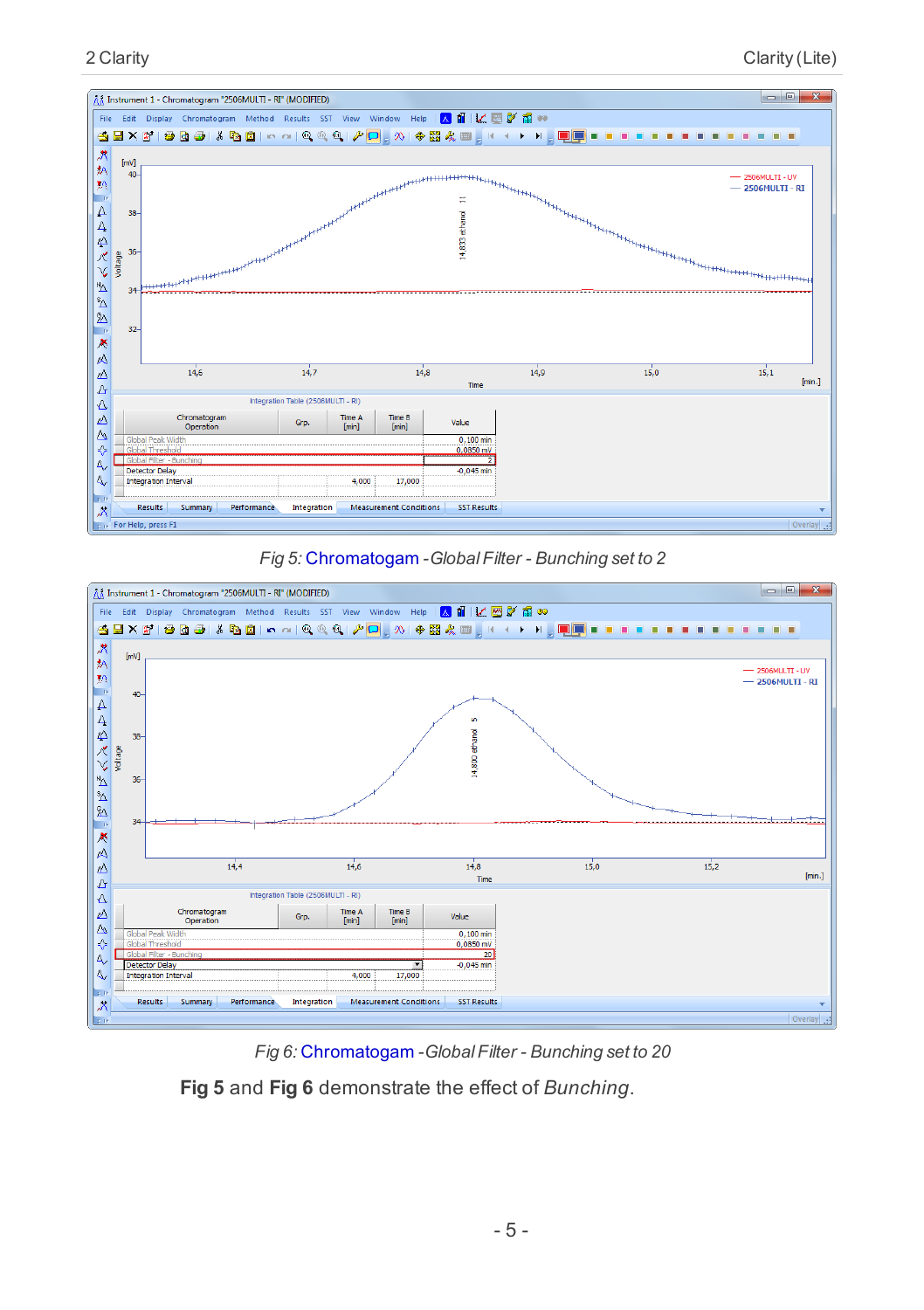# <span id="page-9-0"></span>**2.5 Chromatogram**

• Default signal colors were changed in the Data Acquisition and Chromatogram windows. Palette of default colors was chosen in order to suite people with visual impairments as well.

| User Options (Administrator - Clarity) |                           |                                                 |            |                          |                    | $\overline{\mathbf{x}}$ |
|----------------------------------------|---------------------------|-------------------------------------------------|------------|--------------------------|--------------------|-------------------------|
| Graph<br>General                       | Axes Appearance           | Signals & Curves   Gradient & Auxiliary Signals |            |                          | <b>Directories</b> |                         |
|                                        |                           |                                                 | Line Width |                          | I¢                 |                         |
|                                        | <b>Set Initial Colors</b> |                                                 |            |                          |                    |                         |
| <b>Acquisition Signals</b>             |                           | Chromatogram Signals                            |            | <b>Calibration Curve</b> |                    |                         |
| Detector 1<br>Detector 2               |                           | Signal 1                                        |            | As the Active Signal     |                    |                         |
| Detector 3                             |                           | Signal 2<br>Signal 3                            |            |                          |                    |                         |
| Detector 4                             |                           | Signal 4                                        |            | Select                   |                    |                         |
| Detector 5                             | ≡                         | Signal 5                                        | Ξ          |                          |                    |                         |
| Detector 6                             |                           | Signal 6                                        |            |                          |                    |                         |
| Detector 7                             |                           | Signal 7                                        |            |                          |                    |                         |
| Detector 8                             |                           | Signal 8                                        |            |                          |                    |                         |
| Detector 9<br>Detector 10              |                           | Signal 9<br>Signal 10                           |            |                          |                    |                         |
| Detector 11                            |                           | Signal 11                                       |            |                          |                    |                         |
| Detector 12                            |                           | Signal 12                                       |            |                          |                    |                         |
| Detector 13                            |                           | Signal 13                                       |            |                          |                    |                         |
| Detector 14                            |                           | Signal 14                                       |            |                          |                    |                         |
| Detector 15                            |                           | Signal 15                                       |            |                          |                    |                         |
| Detector 16                            |                           | Signal 16                                       |            |                          |                    |                         |
|                                        |                           |                                                 |            |                          |                    |                         |
|                                        |                           |                                                 |            |                          |                    |                         |
|                                        |                           |                                                 |            | OK                       | Cancel             | <b>Help</b><br>Apply    |

*Fig* 7: User Options - *Acquisitions Signals* and *Chromatogram Signals* 

- Rearranged layout of the Graph Properties, specifically the Gradient and Auxiliary tabs have been united because one command on one tab conditioned the functionality of commands on the second tab.
- Graph Properties Gradient & Auxiliary Signals tab now includes option to hide/show auxiliary signals individually.

| <b>Graph Properties</b> |                                                                                                                                                                                       |           |             |         |                                                                                                  | P<br>$\overline{\mathbf{x}}$ |
|-------------------------|---------------------------------------------------------------------------------------------------------------------------------------------------------------------------------------|-----------|-------------|---------|--------------------------------------------------------------------------------------------------|------------------------------|
| Graph                   | Axes Appearance                                                                                                                                                                       | Time Axis | Signal Axis | Signals | Gradient & Auxiliary Signals   Auxiliary Signal Details                                          |                              |
|                         | Use User Options<br>V Show Auxiliary Signals<br>V Show Gradient<br>Show Total Flow<br>Show Y Axis for<br>(do not show)<br>Auxiliary Signals<br><b>O</b> Gradient<br><b>Total Flow</b> |           |             |         | <b>Solvent Colors</b><br>Solvent D<br>┍<br>Solvent C<br>Solvent B<br>Solvent A<br>Set to Initial |                              |
|                         |                                                                                                                                                                                       |           |             |         |                                                                                                  |                              |
|                         |                                                                                                                                                                                       |           |             |         | OK<br>Cancel<br>Apply                                                                            | Help                         |

*Fig 8: Graph Properties - Show Auxiliary Signals*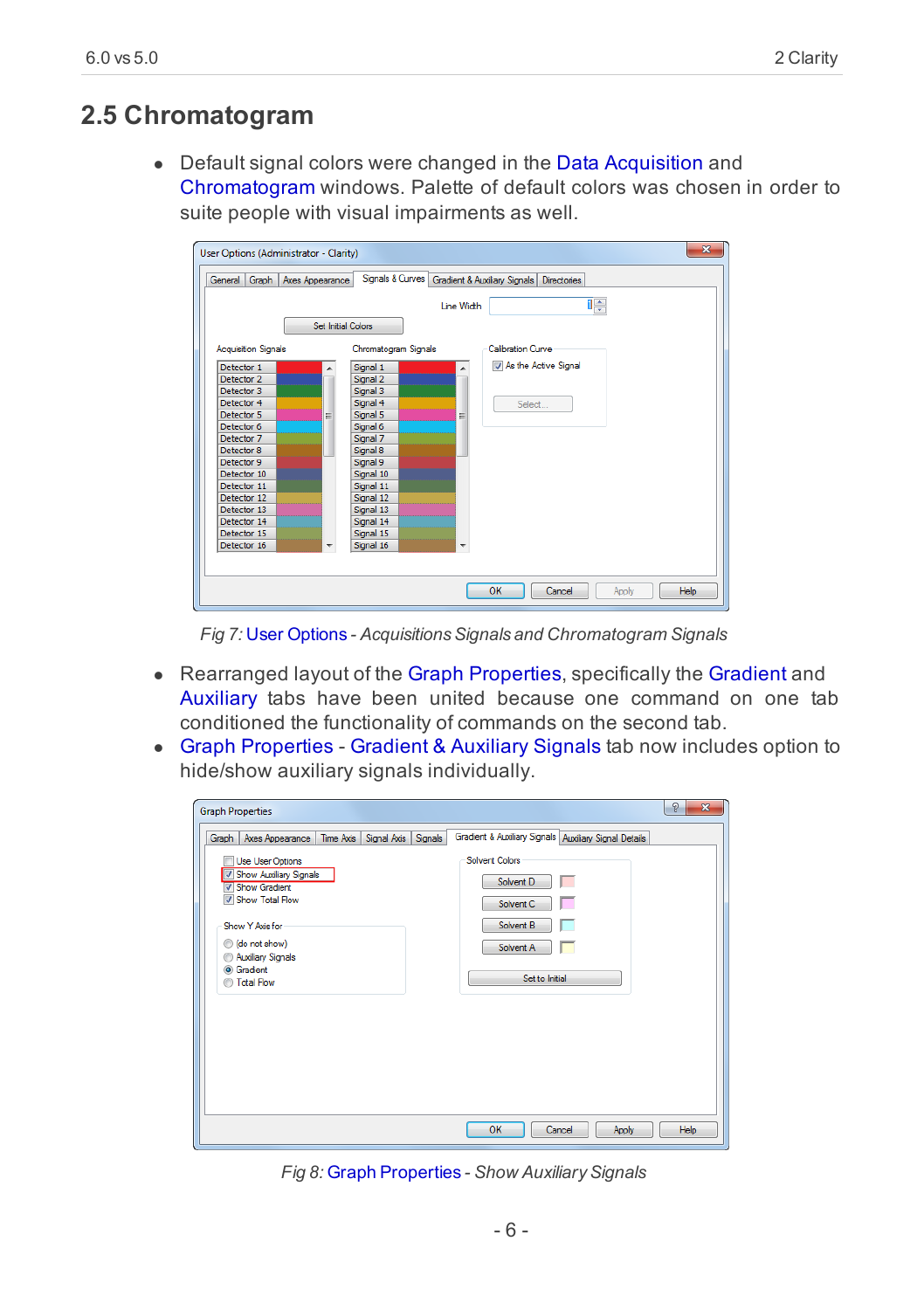• Result table - improved speed during user column calculations.

# <span id="page-10-0"></span>**2.6 Calibration**

- Changed behavior of the *Update Retention Time* option now the selected action is performed unconditionally, meaning the automatic update of retention time is performed after each calibration or recalibration. Command *Update Retention Time* used to respond only to (re)calibrations by *Replace*, in other cases (recalibrations by *Average* or *Weight*) this option did not affect the retention times.
- ISTD calculation can be now used for unidentified peaks (quantified by response factor). Unidentified peaks are quantified according to *ISTD1*.
- Option to disable individual recalibrations on the same level in Calibration window - specific compound tab - right mouse click on specific row and command *Show Details* to invoke Show Details window (former Show History). Disabled point is omitted from calculation of the calibration curve.
- Option to disable warning about standard chromatogram reuse. User can now deselect the option to be warned when reusing a chromatogram. Nonetheless, it serves as a protection for (re)calibration of already used standard chromatogram.

| User Options (Administrator - Clarity)                                                                                                                                                                                                                                                                                                                                                                   |                                                                                                                  |                                                               |                                |                                                                                                                                           | $\mathbf{x}$ |
|----------------------------------------------------------------------------------------------------------------------------------------------------------------------------------------------------------------------------------------------------------------------------------------------------------------------------------------------------------------------------------------------------------|------------------------------------------------------------------------------------------------------------------|---------------------------------------------------------------|--------------------------------|-------------------------------------------------------------------------------------------------------------------------------------------|--------------|
| General Graph Axes Appearance                                                                                                                                                                                                                                                                                                                                                                            |                                                                                                                  | Signals & Curves   Gradient & Auxiliary Signals   Directories |                                |                                                                                                                                           |              |
| Show windows on the taskbar.<br>7 Play sounds assigned to selected events.<br>V Send reports about unsuccesfully finished sessions.<br>V Request confirmation when opening old file formats.<br>V Wam when maximum zoom reached.<br>V Wam before running already measured sequence.<br>Ask whether create new subdirectory after single run<br>V Wam when reusing a Standard Chromatogram in Calibration |                                                                                                                  |                                                               | O Left<br><b>Right</b>         | Zoom Button<br>Left Button Doubleclick Means<br>C Unzoom<br>Set Signal to Active<br>Show Properties Dialog                                |              |
| <b>Recent Files</b><br>÷<br>5<br>Mouse Wheel Step<br>(in Graphs)<br>3<br>÷<br>limits<br>Chromatograms<br>÷<br>20<br>in Overlav<br>Injections<br>1000<br>$\div$<br>in Sequence                                                                                                                                                                                                                            | Counter (%n)<br>Reset When<br><b>Instrument Opening</b><br>Start at:<br><b>Table Fonts</b><br>V Use Default Font | <b>0</b><br>(a) 1<br>Default Font                             | <b>Arrows</b><br><b>OH:M:S</b> | Chromatogram Cursors<br><b>Only Vertical Line</b><br><b>C</b> Animated Arrows<br><b>Time Format</b><br><b>Seconds</b><br><b>O</b> Minutes |              |
|                                                                                                                                                                                                                                                                                                                                                                                                          |                                                                                                                  | OK                                                            |                                | Cancel<br>Apply                                                                                                                           | <b>Help</b>  |

*Fig 9:* User Options *-* General *tab*

• Redesigned dialog for *manual* calibration/recalibration. New dialog provides faster and straight forward process for calibration and recalibration. The window is divided into 4 sections (Level, Compound, Identification and Quantification) for better orientation. Note that this dialog is the same for calibration and recalibration, hence if you change the level to a situation where recalibration can not be performed, information about calibration mode is displayed.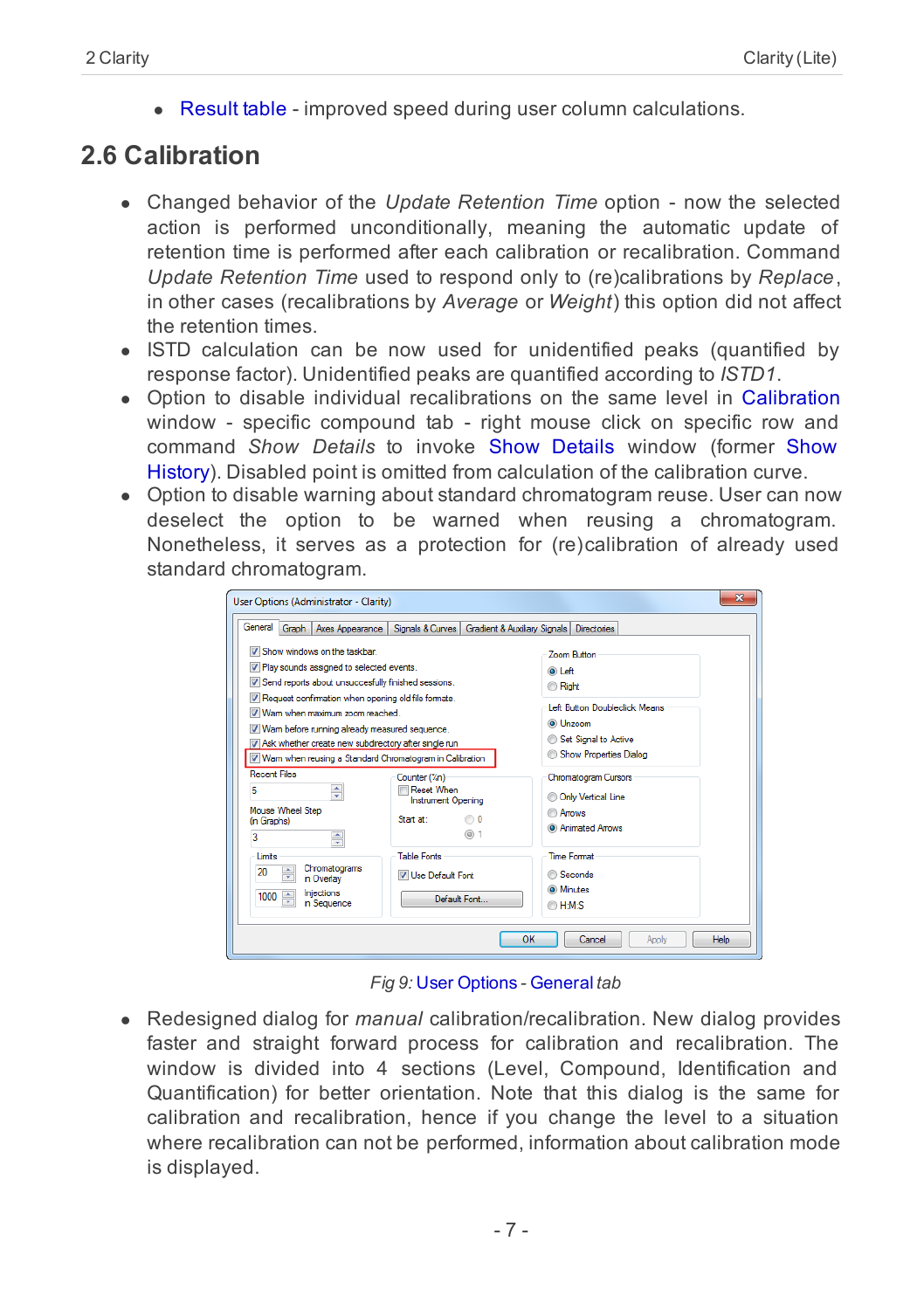| Recalibration - Add All: 1 of 8                                                                                                                                                                                                           | $\overline{\mathbf{x}}$                                                                                                                                                                                                             |  |  |  |  |  |  |  |
|-------------------------------------------------------------------------------------------------------------------------------------------------------------------------------------------------------------------------------------------|-------------------------------------------------------------------------------------------------------------------------------------------------------------------------------------------------------------------------------------|--|--|--|--|--|--|--|
| I evel                                                                                                                                                                                                                                    | Compound                                                                                                                                                                                                                            |  |  |  |  |  |  |  |
| <b>First Free Level</b><br>5<br>$2\frac{4}{x}$<br>Current Level                                                                                                                                                                           | Chloroform<br>Name<br>Type<br>Ordinary<br>$\overline{\phantom{a}}$<br><b>Is ISTD</b><br>None<br>$\overline{\phantom{a}}$                                                                                                            |  |  |  |  |  |  |  |
| Identification                                                                                                                                                                                                                            | Quantification                                                                                                                                                                                                                      |  |  |  |  |  |  |  |
| <b>Identification Window</b><br>Search Window<br>@ Absolute<br><b>Relative</b><br>0.2<br>min<br>Left Window<br>0.2<br><b>Right Window</b><br>min<br><b>Peak Selection</b><br>Nearest<br>$\overline{\phantom{a}}$<br><b>Retention Time</b> | $\mathbf{1}$<br><b>ul</b><br>Amount<br><b>Response Base</b><br>Area<br>۰<br><b>From Standard</b><br>Resulting<br>Current<br>2 <sup>1</sup><br>Response [mV.s]<br>28,56<br>28,56<br>57,23<br>- 3<br>Departure: 28,67 mV.s (100,37 %) |  |  |  |  |  |  |  |
| Peak From Standard<br>3.690 min<br><b>Compound Current</b><br>3,717 min<br>Update<br>On<br>$<<$ Less                                                                                                                                      | (i) Recalibration - replace<br>Help<br>Next<br>Skip<br>Cancel                                                                                                                                                                       |  |  |  |  |  |  |  |

*Fig 10:* Recalibration *dialog*

- <sup>l</sup> The *Calibrate* and *Add peak* option will now add all peaks from one standard chromatogram to the **first shared empty level**. Meaning that the level must be completely free for all compounds.
- **•** The *Update Calibration Response* option in Calibration Options dialog used for response correction based on injection volume has been removed.

### <span id="page-11-0"></span>**2.7 Sequence**

Sequence underwent major design and functional improvements.

- Improved design of the sequence table for easier and quicker orientation.
- Added sleek and modern status icons with new functions and meaning.  $\frac{1}{2}$  (For more details, please refer to the reference quide)

|                               | $\qquad \qquad \qquad \Box$<br>11 Instrument 1 - Sequence Demo1 |                         |           |                                         |    |                                              |                  |                  |                 |                 |                    |                               |                 |                    |                           |                   |                         |                |                |
|-------------------------------|-----------------------------------------------------------------|-------------------------|-----------|-----------------------------------------|----|----------------------------------------------|------------------|------------------|-----------------|-----------------|--------------------|-------------------------------|-----------------|--------------------|---------------------------|-------------------|-------------------------|----------------|----------------|
| File                          | Edit                                                            |                         |           |                                         |    | Sequence View Window Help   A     A   C   30 |                  |                  |                 |                 |                    |                               |                 |                    |                           |                   |                         |                |                |
| 100 % 的图 图 图 图<br>うすめ<br>a da |                                                                 |                         |           |                                         |    |                                              |                  |                  |                 |                 |                    |                               |                 |                    |                           |                   |                         |                |                |
|                               | <b>Status</b>                                                   | Run                     | <b>SV</b> | EV                                      | IN | Sample ID                                    | Sample           | Sample<br>Amount | ISTD1<br>Amount | Sample<br>Dfut. | Ini.Vol.<br>[jul.] | File<br>Name                  | Std             | <b>Lvl</b>         | Method<br><b>Name</b>     | Report<br>Style   | Open                    | Open<br>Calib. | Print          |
|                               | سلد                                                             |                         |           |                                         |    | Halocarbons                                  | Std 1            | 0,400            | 2,000           | 1,000           | 5,000 %Q           |                               | Standard        |                    | Demo:                     | Calibration       |                         |                |                |
|                               | $\sim$                                                          |                         |           |                                         |    | Halocarbons                                  | Std <sub>2</sub> | 1.000            | 2,000           | 1,000           | 5,000 %0           |                               | Standard        |                    | Demo:                     | Calibration       |                         |                |                |
|                               |                                                                 |                         |           | 3                                       |    | Halocarbons                                  | Std <sub>3</sub> | 3,000            | 2,000           | 1,000           | 5,000 %Q           |                               | Standard        |                    | 3 Demo 1                  | Calibration       |                         |                |                |
|                               |                                                                 |                         |           | 8                                       |    | 2 Halocarbons                                | Sample           | 5,000            | 2,000           | 1,000           |                    | 5,000 96Q Vial 962v-96i       | <b>Linknown</b> |                    | Demo:                     | Instrument        |                         |                |                |
|                               | - بابار                                                         |                         |           | 11                                      |    | Halocarbons                                  | Sample           | 5,000            | 2,000           | 1,000           |                    | 5,000 %Q Vial_%2v-%i          | Unknown         |                    | Demo:                     | Instrument        |                         |                |                |
| 6                             | ₩…د                                                             |                         |           | 14                                      |    | Halocarbons                                  | Sample           | 5,000            | 2,000           | 1,000           |                    | 5,000 %Q Vial_%2v-%           | <b>Linknows</b> |                    | Demo:                     | Instrument        |                         |                |                |
|                               |                                                                 |                         | 15        | 15                                      |    | Halocarbons                                  | Sample           | 5,000            | 2,000           | 1,000           |                    | 5,000 96Q Vial 962v-96i       | Unknown         |                    | Demo:                     | Instrument        |                         |                |                |
|                               |                                                                 |                         | 16        | 16                                      |    | Halocarbons                                  | Sample           | 5,000            | 2,000           | 1,000           |                    | 5,000   %Q Vial_%2v-%i        | <b>Unknown</b>  |                    | Demo:                     | Instrument        |                         |                |                |
|                               | 335.00                                                          |                         | 19        | 19                                      |    | 2 Halocarbons                                | Sample           | 5,000            | 2,000           | 1.000           |                    | 5,000   %Q Vial %2v-%i        | Linknown        |                    | Demo <sub>1</sub>         | <b>Instrument</b> |                         |                |                |
| 10                            |                                                                 |                         | 20        | 20                                      |    | 2 Halocarbons                                | Sample           | 5,000            | 2,000           | 1,000           |                    | 5,000 96Q Vial 962v-96i       | Unknown         |                    | Demo:                     | Instrument        |                         |                |                |
| 11/                           | $1.11 - 1.02$                                                   |                         | 21        | 21                                      |    | 2 Halocarbons                                | Sample           | 5,000            | 2,000           | 1,000           |                    | 5,000 %O%                     | Unknown         |                    | Demo <sub>1</sub>         | Instrument        | $\overline{\mathbf{v}}$ |                |                |
| 12 <sup>°</sup>               |                                                                 |                         | 22        | 22                                      |    | 2 Halocarbons                                | Sample           | 5,000            | 2,000           | 1.000           |                    | 5,000 %0%                     | Unknown         |                    | Demo <sub>1</sub>         | Instrument        | $\overline{a}$          |                |                |
| 13                            |                                                                 |                         | $\bullet$ | 10 <sub>10</sub>                        |    | 2 Halocarbons                                | Sample           | 5,000            | 2,000           | 1.000           |                    | 5,000 96Q Vial 962v-96i       | Linknown        |                    | Demo <sub>1</sub>         | Instrument        |                         |                |                |
| 14                            |                                                                 | $\overline{\mathbf{v}}$ |           |                                         |    | 2 Halocarbons                                | Sample           | 5,000            | 2,000           | 1,000           |                    | 5,000 %O Vial %2v-%i          | Unknown         |                    | Demo:                     | Instrument        |                         |                |                |
| $15 \times$                   |                                                                 | ▽                       | 23        | 23                                      |    | Halocarbons                                  | Sample           | 5,000            | 2,000           | 1,000           |                    | 5,000   %O Vial %2v-%i        | Unknown         |                    | Demo <sub>2</sub>         | Instrument        |                         |                |                |
| 16                            |                                                                 |                         |           |                                         |    |                                              |                  |                  |                 |                 |                    |                               |                 |                    |                           |                   |                         |                |                |
|                               |                                                                 |                         |           | Aborts current acquisition and sequence |    |                                              |                  |                  |                 |                 |                    | 0.27 min. - Running (Pausing) |                 | Vial: 22 / Ini.: 1 | <b>File Name: Sample1</b> |                   | Active                  | Auto           | $\mathbb{R}^2$ |

*Fig 11:* Sequence *window*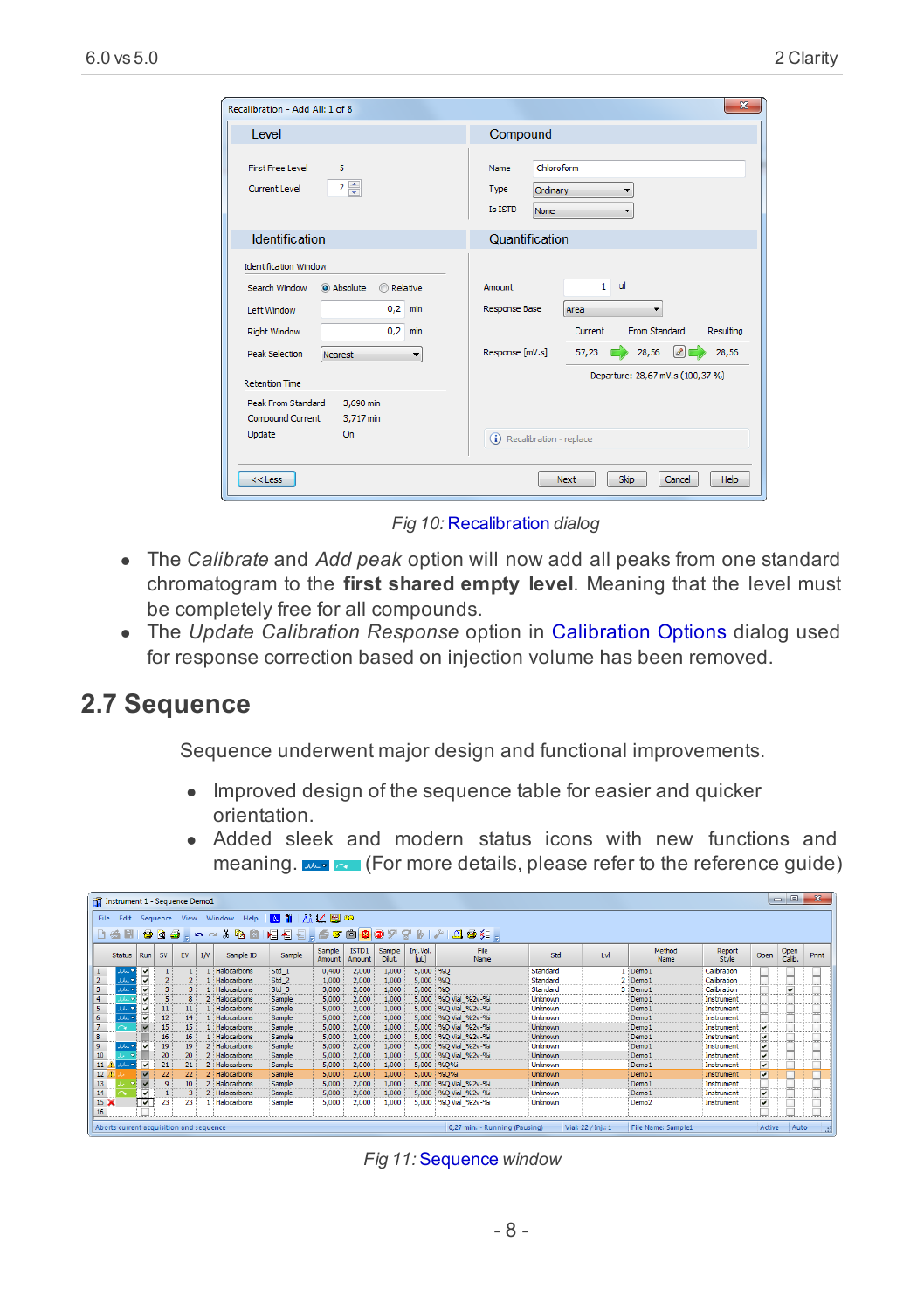• Option to open chromatograms directly from the *Sequence table* from the *Status* column. Simply click on the small triangle in the status icon to open the [chromatograms](#page-12-2) in overlay as presented by **Fig 12** on pg **9**.



*Fig 12:* Sequence *- open chromatograms in overlay*

### <span id="page-12-2"></span><span id="page-12-0"></span>**2.8 DEMO mode**

Newly Clarity station will not enter forced (red warning stripe) DEMO mode due to wrong or missing user code or HW key problems. If Clarity detects wrong user code, it will be forced to shutdown - user will be notified about the wrong user code and has the option to enter correct one.

Also when Clarity loses communication with the protective **HW** key, user has 5 min to resolve the situation. Once the time elapses Clarity will automatically shutdown.

Functions of Clarity DEMO remain unchanged apart from the fact that it is now available as a standalone application. To upgrade from DEMO to full version of Clarity, it is required to download full version from www.dataapex.com in the download section or obtain it from your local distributor.

### <span id="page-12-1"></span>**2.9 Enhancements in extensions**

#### **Extension GPC:**

- Refinement of the calculation for Averaging in Slice Table. It does not affect the result table MW averages.
- In order to comply with specific norms, GPC Calibration Slice table now contains new option Integral Percentages Increasing/Decreasing with M.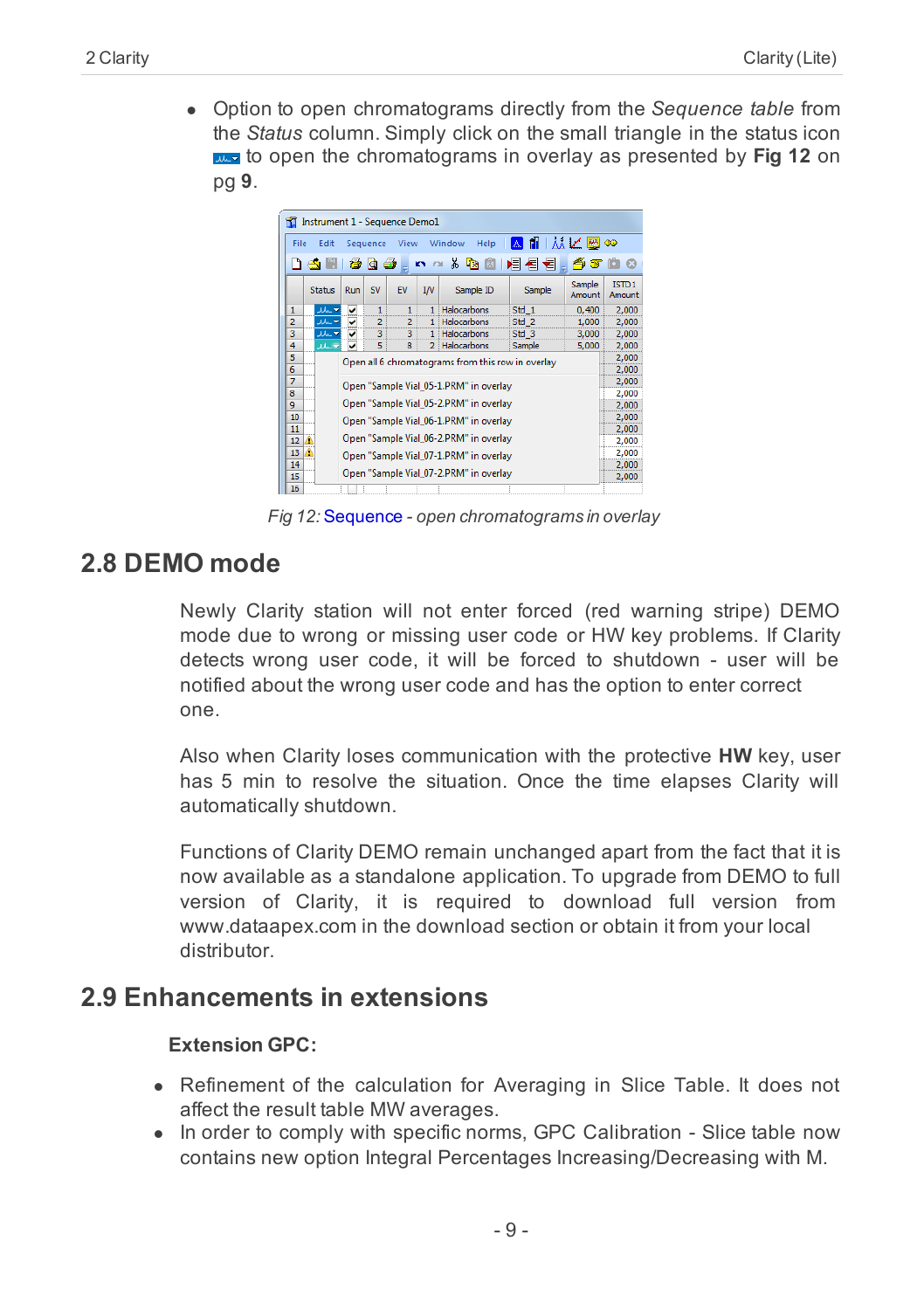#### **Extension SST:**

<sup>l</sup> The column *Response* will be supported. This allows *Time Corrected Area* to be included in the **SST**.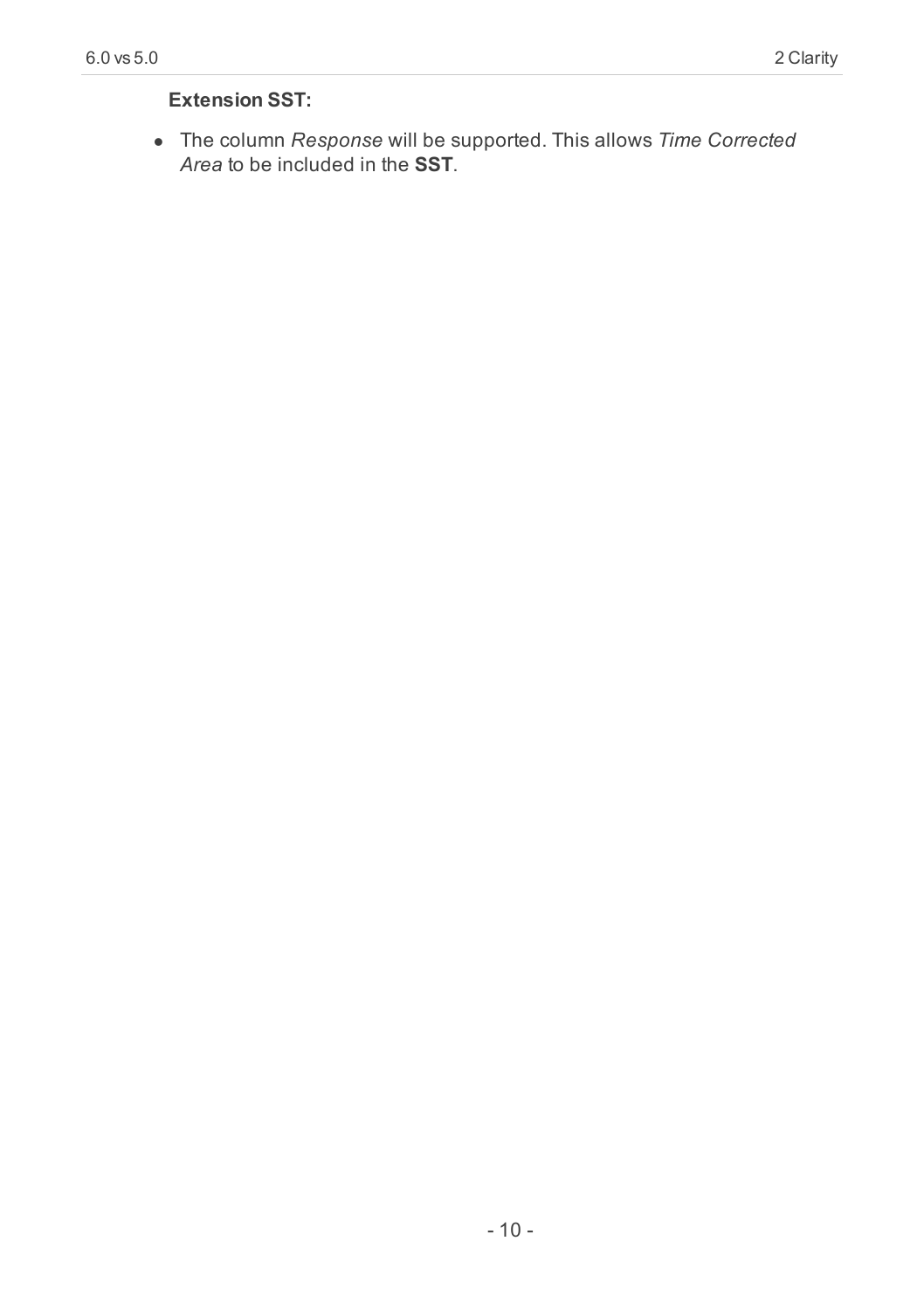# <span id="page-14-0"></span>**2.10 Various changes in Clarity**

- Installation now requires approval of the EULA document.
- TeamviewerQS remote support utility updated to version 10.
- <sup>l</sup> The *Save As* to old DataApex software formats (CSW17, CSW32) is not supported for chromatograms, methods, sequences and calibrations anymore.
- **.** Various known bugs have been fixed. See *What's new* in the About dialog of your **Clarity**.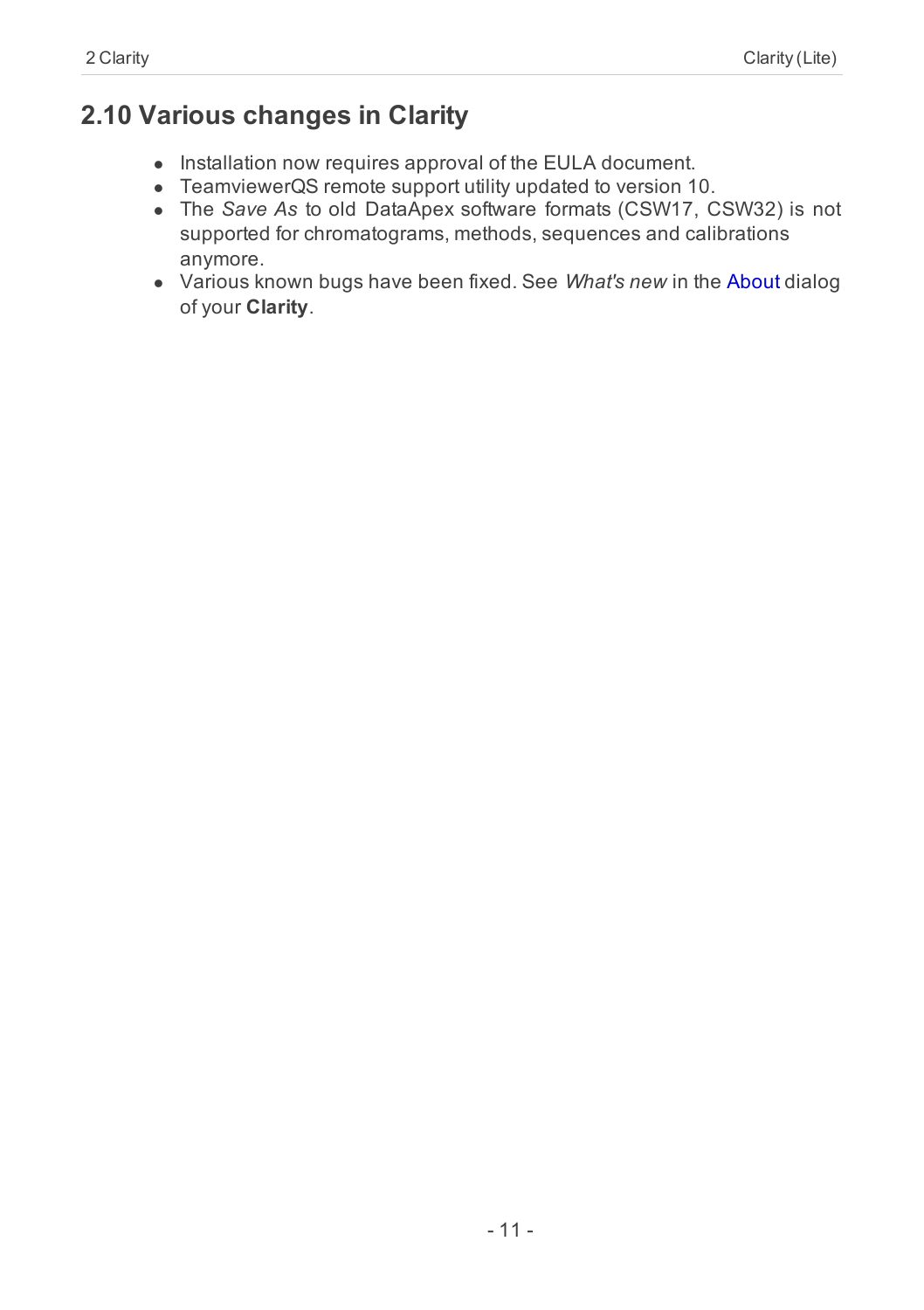# <span id="page-15-0"></span>**3 New and updated control modules**

This section contains new and updated control modules introduced to Clarity.

# <span id="page-15-1"></span>**3.1 Advion**

#### **Updated:**

• Advion Expresion CMS - 6 tuning ions are now supported.

# <span id="page-15-2"></span>**3.2 Agilent**

#### **New:**

• Agilent 7100 CE is now in the Testing state.

#### **Updated:**

• Agilent ICF control libraries updated to version A.02.02.

#### **Note:**

• In order to configure Agilent instrument you need to select appropriate group (1100/1200/1260/1290 or 1120/1220). Only then it is possible to use *Autodetect*.

# <span id="page-15-3"></span>**3.3 Dani**

#### **Updated:**

- Dani Master TOF mass spectral detector control module is now in the Released state.
- Dani Master GC driver updated to version 1.15.11.0 and Master TOF driver updated to version 1.0.5.0.

# <span id="page-15-4"></span>**3.4 HTA**

#### **New:**

- HT2800T autosampler control in liquid and headspace mode (not SPME mode).
- HT3000A and HT3200A new "Close Tray after Injection" option in the Method Setup dialog.